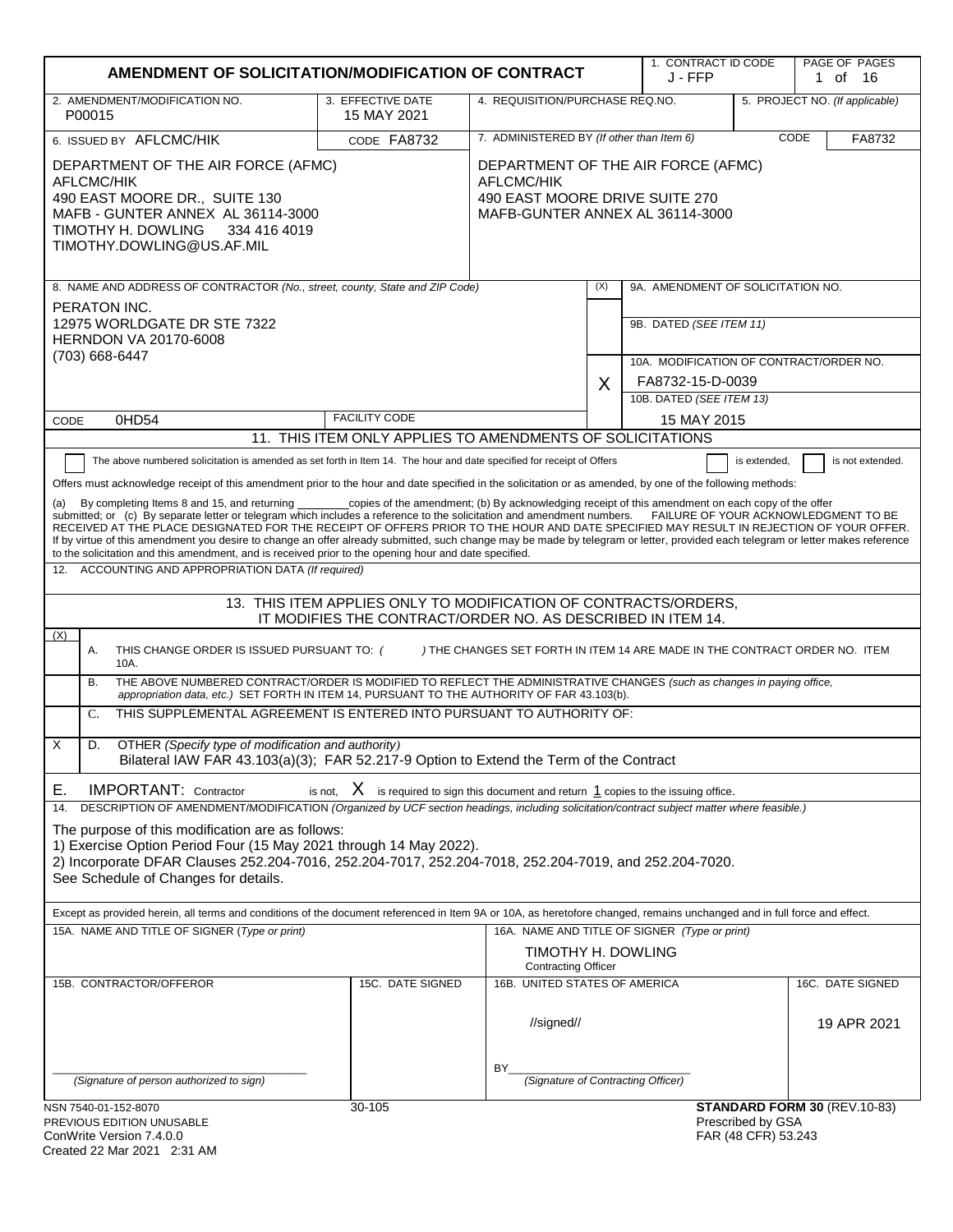- 1) The purpose of this modification is to exercise Option Period Four (15 May 2021 through 14 May 2022) of the contract in accordance with FAR 52.217-9, Option to Extend the Term of the Contract. Option Period Four of the contract is hereby exercised.
- 2) The following DFAR Clauses are incorporated as full texts:

# **252.204-7016 Covered Defense Telecommunications Equipment or Services-Representation.**

As prescribed in 204.2105 <https://www.acq.osd.mil/dpap/dars/dfars/html/current/204\_21.htm>(a), use the following provision:

# COVERED DEFENSE TELECOMMUNICATIONS EQUIPMENT OR SERVICES-REPRESENTATION (DEC 2019)

 (a) *Definitions*. As used in this provision, "covered defense telecommunications equipment or services" has the meaning provided in the clause  $252.204 - 7018$ <https://www.acq.osd.mil/dpap/dars/dfars/html/current/252204.htm>, Prohibition on the Acquisition of Covered Defense Telecommunications Equipment or Services.

 (b) *Procedures*. The Offeror shall review the list of excluded parties in the System for Award Management (SAM) (*<https://www.sam.gov/>*) for entities excluded from receiving federal awards for "covered defense telecommunications equipment or services".

 (c) *Representation*. The Offeror represents that it [ ] does, [ ] does not provide covered defense telecommunications equipment or services as a part of its offered products or services to the Government in the performance of any contract, subcontract, or other contractual instrument.

# (End of provision)

# **252.204-7017 Prohibition on the Acquisition of Covered Defense Telecommunications Equipment or Services-Representation.**

As prescribed in 204.2105

<https://www.acq.osd.mil/dpap/dars/dfars/html/current/204\_21.htm>(b), use the following provision:

# PROHIBITION ON THE ACQUISITON OF COVERED DEFENSE TELECOMMUNICATIONS EQUIPMENT OR SERVICES-REPRESENTATION (DEC 2019)

 The Offeror is not required to complete the representation in this provision if the Offeror has represented in the provision at 252.204-7016

<https://www.acq.osd.mil/dpap/dars/dfars/html/current/252204.htm>, Covered Defense Telecommunications Equipment or Services-Representation, that it "does not provide covered defense telecommunications equipment or services as a part of its offered products or services to the Government in the performance of any contract, subcontract, or other contractual instrument."

 (a) *Definitions*. "Covered defense telecommunications equipment or services," "covered mission," "critical technology," and "substantial or essential component," as used in this provision, have the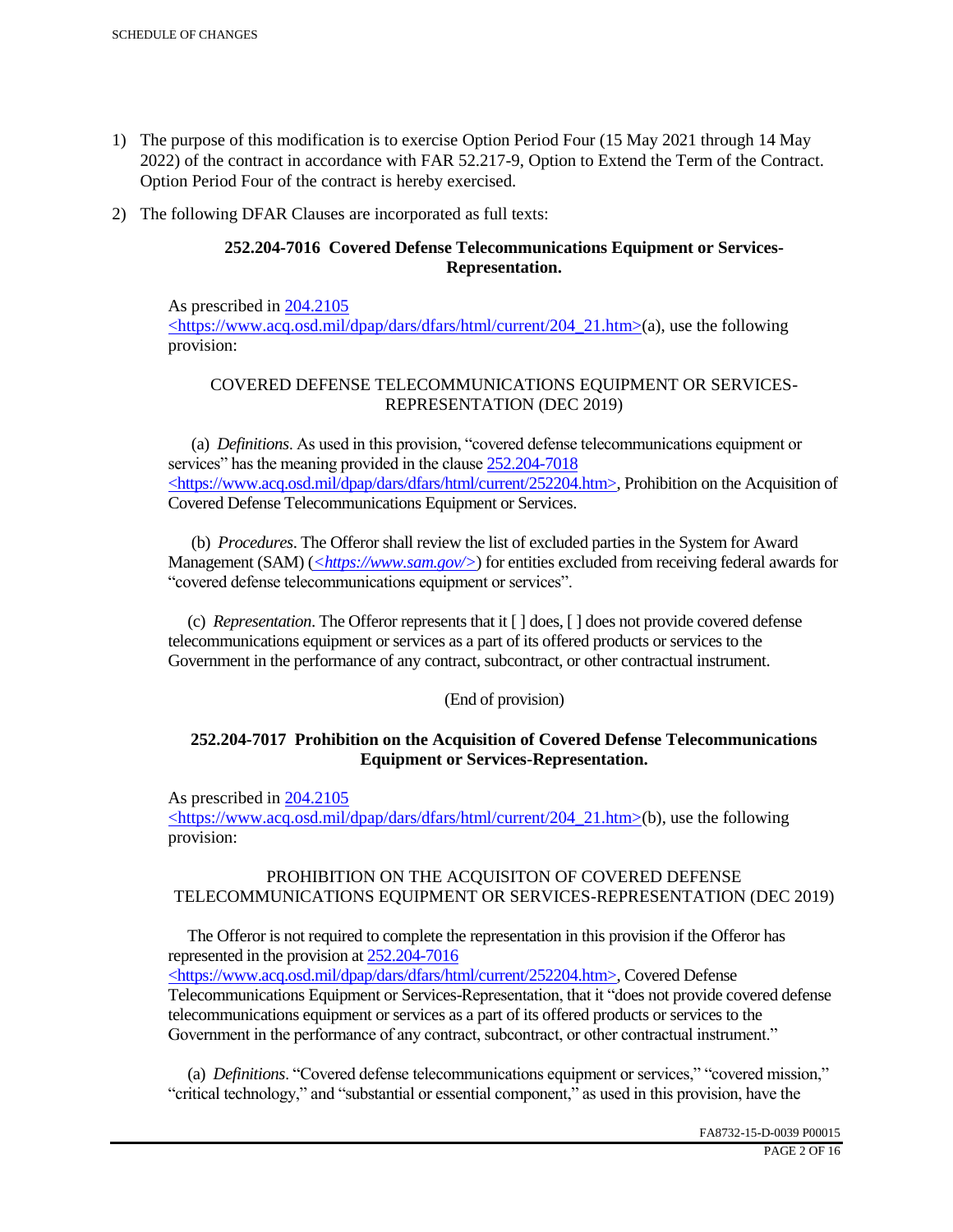meanings given in the 252.204-7018

 $\langle$ https://www.acq.osd.mil/dpap/dars/dfars/html/current/252204.htm> clause, Prohibition on the Acquisition of Covered Defense Telecommunications Equipment or Services, of this solicitation.

 (b) *Prohibition*. Section 1656 of the National Defense Authorization Act for Fiscal Year 2018 (Pub. L. 115-91) prohibits agencies from procuring or obtaining, or extending or renewing a contract to procure or obtain, any equipment, system, or service to carry out covered missions that uses covered defense telecommunications equipment or services as a substantial or essential component of any system, or as critical technology as part of any system.

 (c) *Procedures*. The Offeror shall review the list of excluded parties in the System for Award Management (SAM) at  $\leq$ https://www.sam.gov/> for entities that are excluded when providing any equipment, system, or service to carry out covered missions that uses covered defense telecommunications equipment or services as a substantial or essential component of any system, or as critical technology as part of any system, unless a waiver is granted.

 (d) *Representation*. If in its annual representations and certifications in SAM the Offeror has represented in paragraph (c) of the provision at 252.204-7016 <https://www.acq.osd.mil/dpap/dars/dfars/html/current/252204.htm>, Covered Defense Telecommunications Equipment or Services-Representation, that it "does" provide covered defense telecommunications equipment or services as a part of its offered products or services to the Government in the performance of any contract, subcontract, or other contractual instrument, then the Offeror shall complete the following additional representation:

The Offeror represents that it  $\lceil \cdot \rceil$  will  $\lceil \cdot \rceil$  will not provide covered defense telecommunications equipment or services as a part of its offered products or services to DoD in the performance of any award resulting from this solicitation.

 (e) *Disclosures*. If the Offeror has represented in paragraph (d) of this provision that it "will provide covered defense telecommunications equipment or services," the Offeror shall provide the following information as part of the offer:

 (1) A description of all covered defense telecommunications equipment and services offered (include brand or manufacturer; product, such as model number, original equipment manufacturer (OEM) number, manufacturer part number, or wholesaler number; and item description, as applicable).

 (2) An explanation of the proposed use of covered defense telecommunications equipment and services and any factors relevant to determining if such use would be permissible under the prohibition referenced in paragraph (b) of this provision.

 (3) For services, the entity providing the covered defense telecommunications services (include entity name, unique entity identifier, and Commercial and Government Entity (CAGE) code, if known).

 (4) For equipment, the entity that produced or provided the covered defense telecommunications equipment (include entity name, unique entity identifier, CAGE code, and whether the entity was the OEM or a distributor, if known).

(End of provision)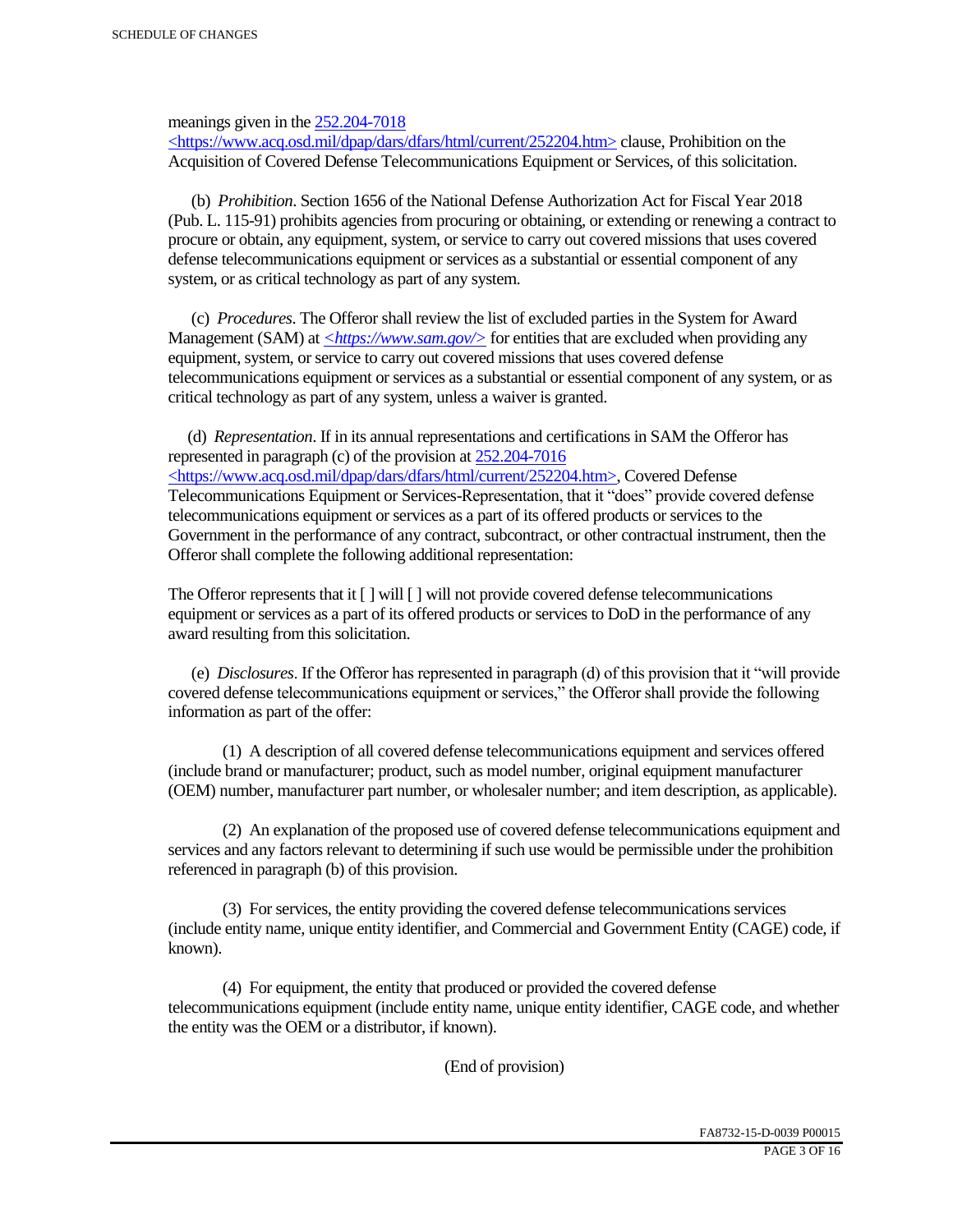# **252.204-7018 Prohibition on the Acquisition of Covered Defense Telecommunications Equipment or Services.**

As prescribed in 204.2105

 $\langle$ https://www.acq.osd.mil/dpap/dars/dfars/html/current/204\_21.htm>(c), use the following clause:

PROHIBITION ON THE ACQUISITION OF COVERED DEFENSE TELECOMMUNICATIONS EQUIPMENT OR SERVICES (JAN 2021)

(a) *Definitions*. As used in this clause-

"Covered defense telecommunications equipment or services" means-

 (1) Telecommunications equipment produced by Huawei Technologies Company or ZTE Corporation, or any subsidiary or affiliate of such entities;

(2) Telecommunications services provided by such entities or using such equipment; or

 (3) Telecommunications equipment or services produced or provided by an entity that the Secretary of Defense reasonably believes to be an entity owned or controlled by, or otherwise connected to, the government of a covered foreign country.

"Covered foreign country" means-

(1) The People's Republic of China; or

(2) The Russian Federation.

"Covered missions" means-

 (1) The nuclear deterrence mission of DoD, including with respect to nuclear command, control, and communications, integrated tactical warning and attack assessment, and continuity of Government; or

(2) The homeland defense mission of DoD, including with respect to ballistic missile defense.

"Critical technology" means-

 (1) Defense articles or defense services included on the United States Munitions List set forth in the International Traffic in Arms Regulations under subchapter M of chapter I of title 22, Code of Federal Regulations;

 (2) Items included on the Commerce Control List set forth in Supplement No. 1 to part 774 of the Export Administration Regulations under subchapter C of chapter VII of title 15, Code of Federal Regulations, and controlled-

 (i) Pursuant to multilateral regimes, including for reasons relating to national security, chemical and biological weapons proliferation, nuclear nonproliferation, or missile technology; or

(ii) For reasons relating to regional stability or surreptitious listening;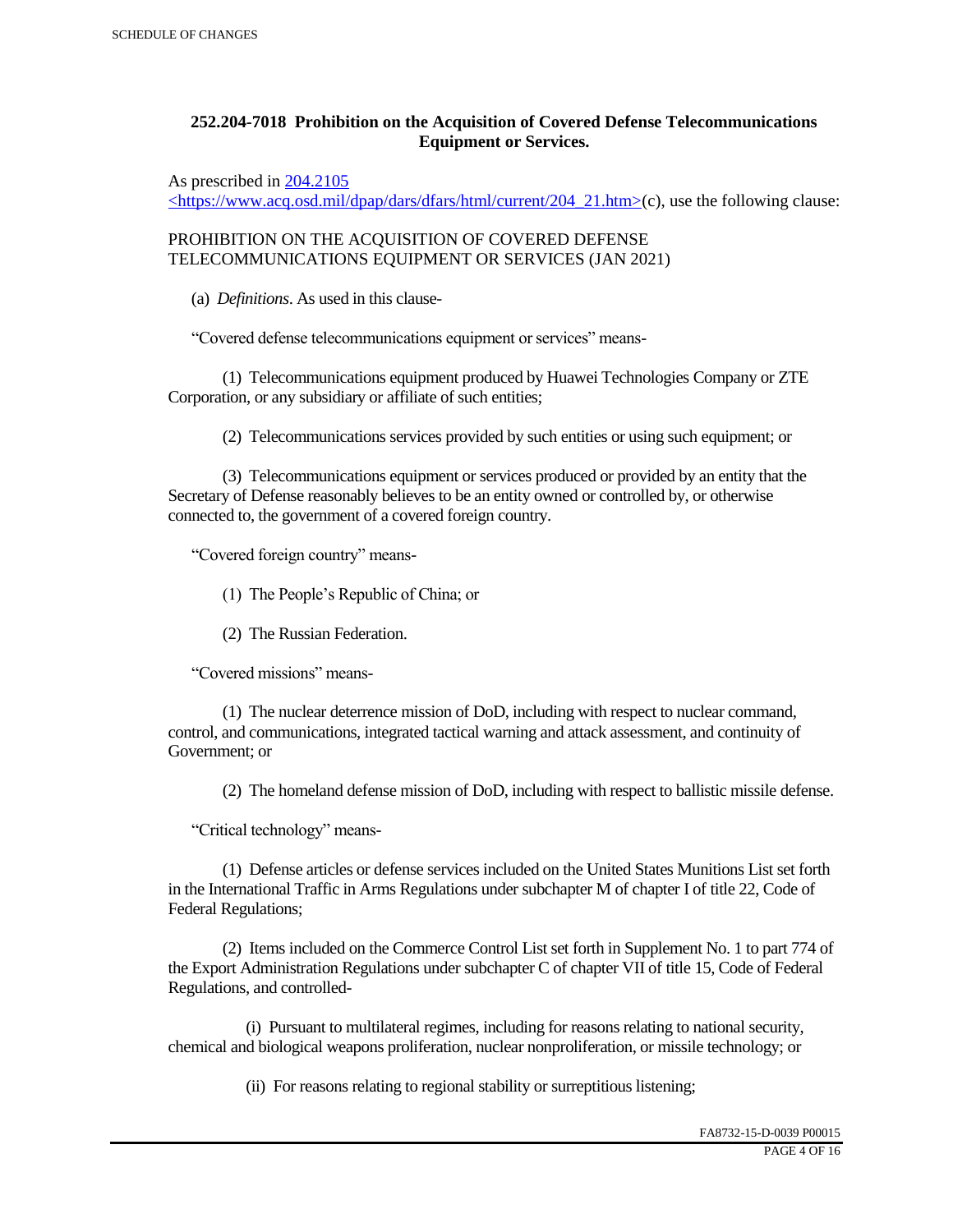(3) Specially designed and prepared nuclear equipment, parts and components, materials, software, and technology covered by part 810 of title 10, Code of Federal Regulations (relating to assistance to foreign atomic energy activities);

 (4) Nuclear facilities, equipment, and material covered by part 110 of title 10, Code of Federal Regulations (relating to export and import of nuclear equipment and material);

 (5) Select agents and toxins covered by part 331 of title 7, Code of Federal Regulations, part 121 of title 9 of such Code, or part 73 of title 42 of such Code; or

 (6) "Substantial or essential component" means any component necessary for the proper function or performance of a piece of equipment, system, or service.

"Critical technology" means-

 (b) *Prohibition*. In accordance with section 1656 of the National Defense Authorization Act for Fiscal Year 2018 (Pub. L. 115-91), the contractor shall not provide to the Government any equipment, system, or service to carry out covered missions that uses covered defense telecommunications equipment or services as a substantial or essential component of any system, or as critical technology as part of any system, unless the covered defense telecommunication equipment or services are covered by a waiver described in Defense Federal Acquisition Regulation Supplement 204.2104 <https://www.acq.osd.mil/dpap/dars/dfars/html/current/204\_21.htm>.

 (c) *Procedures*. The Contractor shall review the list of excluded parties in the System for Award Management (SAM) at  $\langle \frac{https://www.sam.gov/}{>}$  for entities that are excluded when providing any equipment, system, or service, to carry out covered missions, that uses covered defense telecommunications equipment or services as a substantial or essential component of any system, or as critical technology as part of any system, unless a waiver is granted.

(d) *Reporting*.

 (1) In the event the Contractor identifies covered defense telecommunications equipment or services used as a substantial or essential component of any system, or as critical technology as part of any system, during contract performance, the Contractor shall report at *<https://dibnet.dod.mil/>* the information in paragraph (d)(2) of this clause.

(2) The Contractor shall report the following information pursuant to paragraph  $(d)(1)$  of this clause:

 (i) Within 3 business days from the date of such identification or notification: the contract number; the order number(s), if applicable; supplier name; brand; model number (original equipment manufacturer number, manufacturer part number, or wholesaler number); item description; and any readily available information about mitigation actions undertaken or recommended.

(ii) Within 30 business days of submitting the information in paragraph  $(d)(2)(i)$  of this clause: any further available information about mitigation actions undertaken or recommended. In addition, the Contractor shall describe the efforts it undertook to prevent use or submission of a covered defense telecommunications equipment or services, and any additional efforts that will be incorporated to prevent future use or submission of covered telecommunications equipment or services.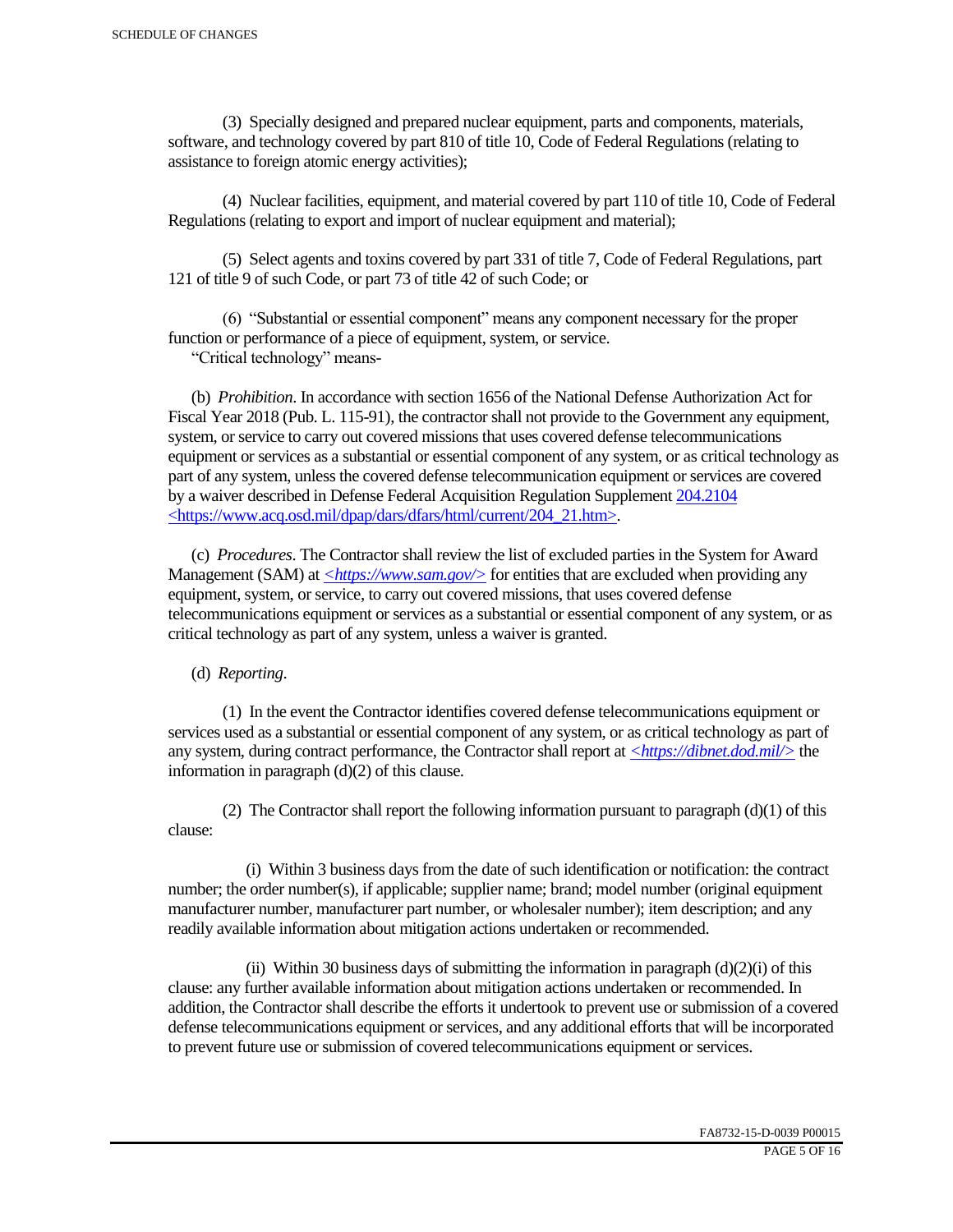(e) *Subcontracts*. The Contractor shall insert the substance of this clause, including this paragraph (e), in all subcontracts and other contractual instruments, including subcontracts for the acquisition of commercial items.

(End of clause)

#### **252.204-7019 Notice of NIST SP 800-171 DoD Assessment Requirements.**

As prescribed in 204.7304

 $\langle$ https://www.acq.osd.mil/dpap/dars/dfars/html/current/204 73.htm>(d), use the following provision:

#### NOTICE OF NIST SP 800-171 DOD ASSESSMENT REQUIREMENTS (NOV 2020)

(a) *Definitions*.

 "Basic Assessment", "Medium Assessment", and "High Assessment" have the meaning given in the clause 252.204-7020 <https://www.acq.osd.mil/dpap/dars/dfars/html/current/252204.htm>, NIST SP 800-171 DoD Assessments.

 "Covered contractor information system" has the meaning given in the clause 252.204-7012 <https://www.acq.osd.mil/dpap/dars/dfars/html/current/252204.htm>, Safeguarding Covered Defense Information and Cyber Incident Reporting, of this solicitation.

 (b) *Requirement*. In order to be considered for award, if the Offeror is required to implement NIST SP 800-171, the Offeror shall have a current assessment (i.e., not more than 3 years old unless a lesser time is specified in the solicitation) (see 252.204-7020) for each covered contractor information system that is relevant to the offer, contract, task order, or delivery order. The Basic, Medium, and High NIST SP 800-171 DoD Assessments are described in the NIST SP 800-171 DoD Assessment Methodology located at

 $\langle$ https://www.acq.osd.mil/dpap/pdi/cyber/strategically\_assessing\_contractor\_implementation\_of\_NIST \_SP\_800-171.html>.

(c) *Procedures*.

 (1) The Offeror shall verify that summary level scores of a current NIST SP 800-171 DoD Assessment (i.e., not more than 3 years old unless a lesser time is specified in the solicitation) are posted in the Supplier Performance Risk System (SPRS) (<https://www.sprs.csd.disa.mil/>) for all covered contractor information systems relevant to the offer.

 (2) If the Offeror does not have summary level scores of a current NIST SP 800-171 DoD Assessment (i.e., not more than 3 years old unless a lesser time is specified in the solicitation) posted in SPRS, the Offeror may conduct and submit a Basic Assessment to webptsmh@navy.mil  $\leq$ mailto:webptsmh@navy.mil> for posting to SPRS in the format identified in paragraph (d) of this provision.

 (d) *Summary level scores*. Summary level scores for all assessments will be posted 30 days postassessment in SPRS to provide DoD Components visibility into the summary level scores of strategic assessments.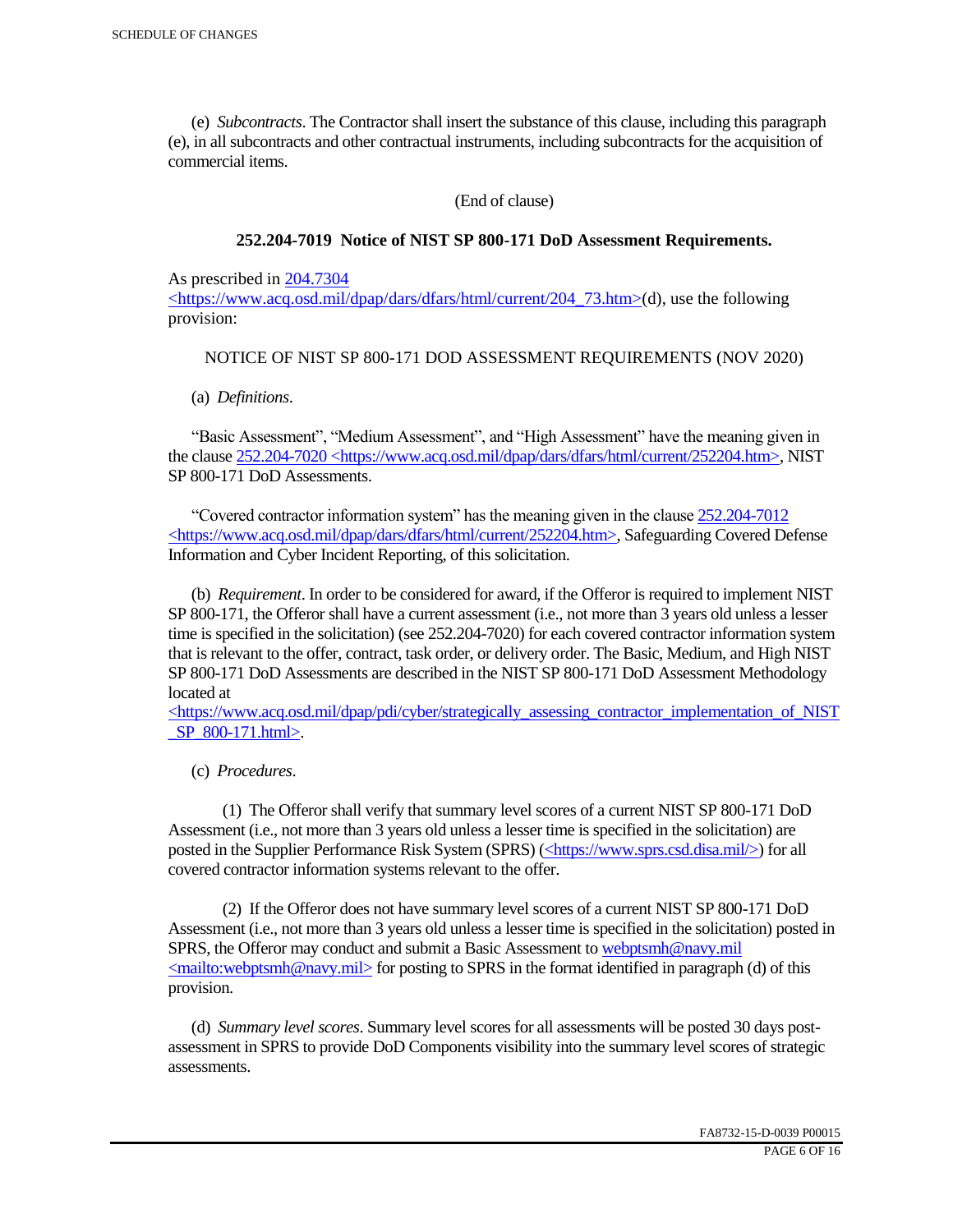(1) *Basic Assessments*. An Offeror may follow the procedures in paragraph (c)(2) of this provision for posting Basic Assessments to SPRS.

(i) The email shall include the following information:

(A) Cybersecurity standard assessed (e.g., NIST SP 800-171 Rev 1).

(B) Organization conducting the assessment (e.g., Contractor self-assessment).

 (C) For each system security plan (security requirement 3.12.4) supporting the performance of a DoD contract-

(*1*) All industry Commercial and Government Entity (CAGE) code(s) associated with the information system(s) addressed by the system security plan; and

(*2*) A brief description of the system security plan architecture, if more than one plan exists.

(D) Date the assessment was completed.

 (E) Summary level score (e.g., 95 out of 110, NOT the individual value for each requirement).

 (F) Date that all requirements are expected to be implemented (i.e., a score of 110 is expected to be achieved) based on information gathered from associated plan(s) of action developed in accordance with NIST SP 800-171.

 (ii) If multiple system security plans are addressed in the email described at paragraph  $(d)(1)(i)$  of this section, the Offeror shall use the following format for the report:

| <b>System Security CAGE Codes</b> |                               | <b>Brief</b> description | Date of    | <b>Total Score</b> | Date score of |
|-----------------------------------|-------------------------------|--------------------------|------------|--------------------|---------------|
| Plan                              | supported by this of the plan |                          | assessment |                    | $110$ will    |
|                                   | plan                          | architecture             |            |                    | achieved      |
|                                   |                               |                          |            |                    |               |
|                                   |                               |                          |            |                    |               |
|                                   |                               |                          |            |                    |               |

1)

 (2) *Medium and High Assessments*. DoD will post the following Medium and/or High Assessment summary level scores to SPRS for each system assessed:

(i) The standard assessed (e.g., NIST SP 800-171 Rev 1).

 (ii) Organization conducting the assessment, e.g., DCMA, or a specific organization (identified by Department of Defense Activity Address Code (DoDAAC)).

 (iii) All industry CAGE code(s) associated with the information system(s) addressed by the system security plan.

 (iv) A brief description of the system security plan architecture, if more than one system security plan exists.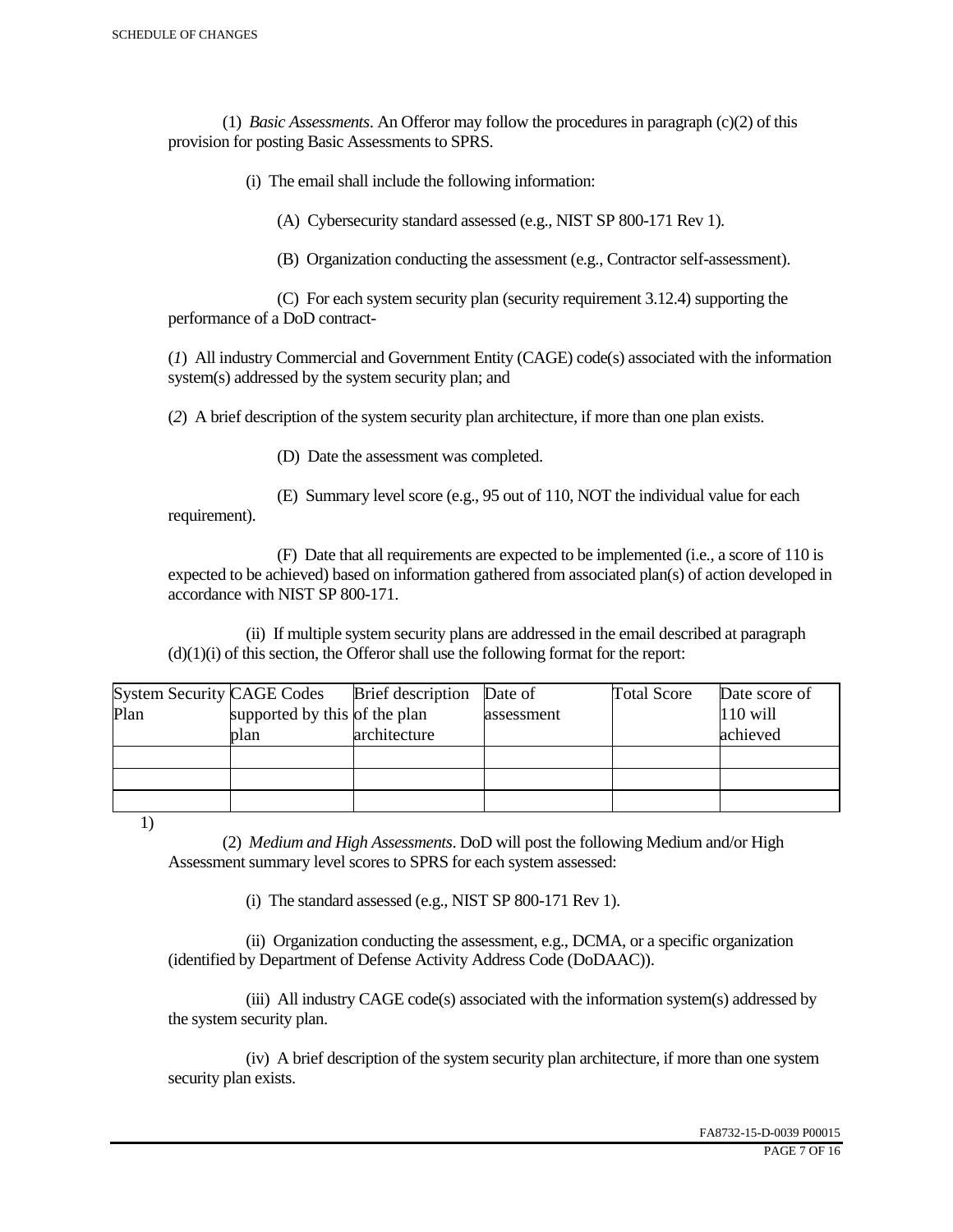(v) Date and level of the assessment, i.e., medium or high.

 (vi) Summary level score (e.g., 105 out of 110, not the individual value assigned for each requirement).

 (vii) Date that all requirements are expected to be implemented (i.e., a score of 110 is expected to be achieved) based on information gathered from associated plan(s) of action developed in accordance with NIST SP 800-171.

(3) *Accessibility*.

 (i) Assessment summary level scores posted in SPRS are available to DoD personnel, and are protected, in accordance with the standards set forth in DoD Instruction 5000.79, Defense-wide Sharing and Use of Supplier and Product Performance Information (PI).

 (ii) Authorized representatives of the Offeror for which the assessment was conducted may access SPRS to view their own summary level scores, in accordance with the SPRS Software User's Guide for Awardees/Contractors available at <https://www.sprs.csd.disa.mil/pdf/SPRS\_Awardee.pdf>.

 (iii) A High NIST SP 800-171 DoD Assessment may result in documentation in addition to that listed in this section. DoD will retain and protect any such documentation as "Controlled Unclassified Information (CUI)" and intended for internal DoD use only. The information will be protected against unauthorized use and release, including through the exercise of applicable exemptions under the Freedom of Information Act (e.g., Exemption 4 covers trade secrets and commercial or financial information obtained from a contractor that is privileged or confidential).

(End of provision)

# **252.204-7020 NIST SP 800-171 DoD Assessment Requirements.**

As prescribed in 204.7304 <https://www.acq.osd.mil/dpap/dars/dfars/html/current/204\_73.htm>(e), use the following clause:

# NIST SP 800-171 DOD ASSESSMENT REQUIREMENTS (NOV 2020)

(a) *Definitions*.

 "Basic Assessment" means a contractor's self-assessment of the contractor's implementation of NIST SP 800-171 that-

 (1) Is based on the Contractor's review of their system security plan(s) associated with covered contractor information system(s);

(2) Is conducted in accordance with the NIST SP 800-171 DoD Assessment Methodology; and

 (3) Results in a confidence level of "Low" in the resulting score, because it is a self-generated score.

 "Covered contractor information system" has the meaning given in the clause 252.204-7012 <https://www.acq.osd.mil/dpap/dars/dfars/html/current/2525204.htm>, Safeguarding Covered Defense Information and Cyber Incident Reporting, of this contract.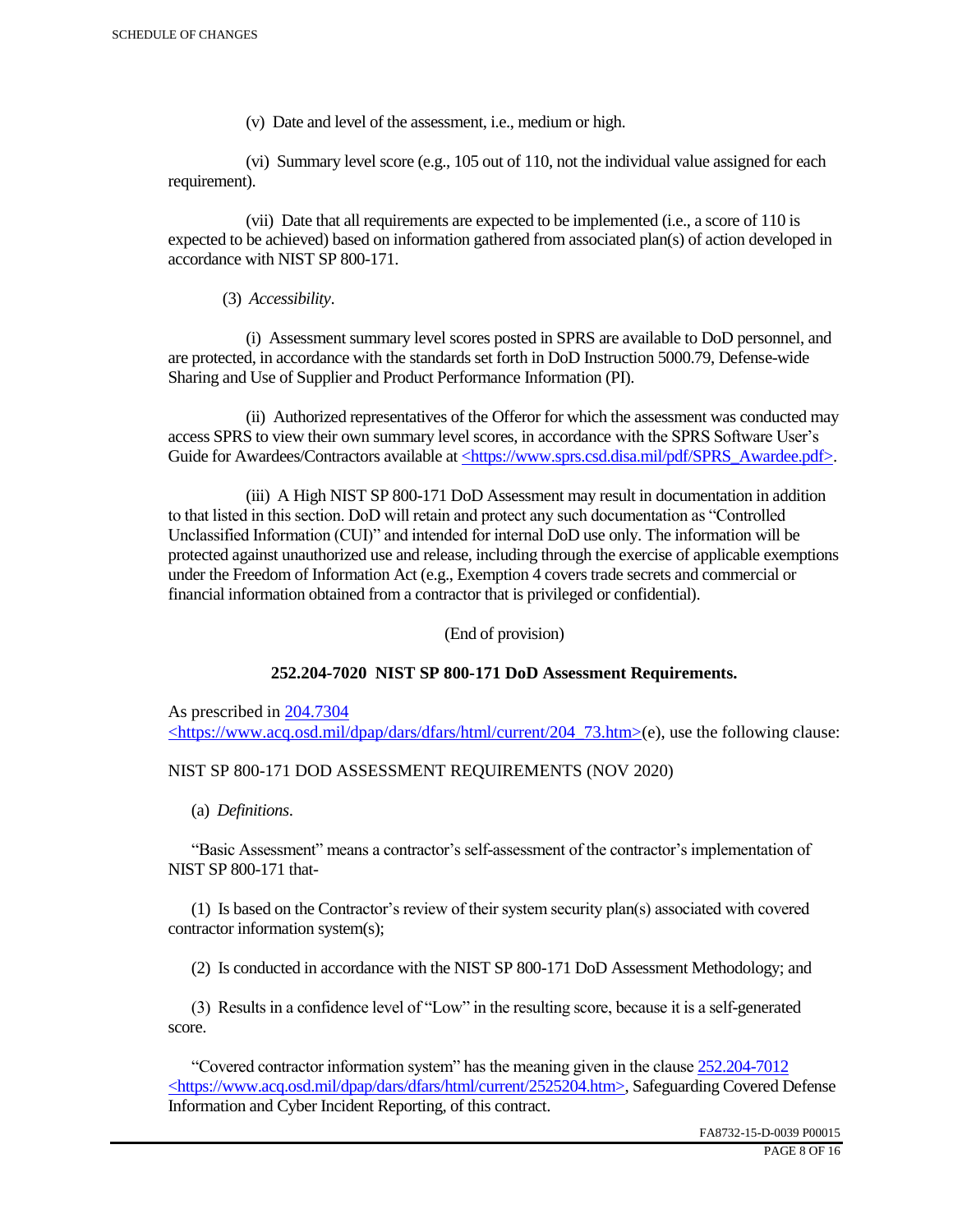"High Assessment" means an assessment that is conducted by Government personnel using NIST SP 800-171A, Assessing Security Requirements for Controlled Unclassified Information that-

(1) Consists of-

(i) A review of a contractor's Basic Assessment;

(ii) A thorough document review;

 (iii) Verification, examination, and demonstration of a Contractor's system security plan to validate that NIST SP 800-171 security requirements have been implemented as described in the contractor's system security plan; and

 (iv) Discussions with the contractor to obtain additional information or clarification, as needed; and

(2) Results in a confidence level of "High" in the resulting score.

"Medium Assessment" means an assessment conducted by the Government that-

(1) Consists of-

(i) A review of a contractor's Basic Assessment;

(ii) A thorough document review; and

 (iii) Discussions with the contractor to obtain additional information or clarification, as needed; and

(2) Results in a confidence level of "Medium" in the resulting score.

 (b) *Applicability*. This clause applies to covered contractor information systems that are required to comply with the National Institute of Standards and Technology (NIST) Special Publication (SP) 800- 171, in accordance with Defense Federal Acquisition Regulation System (DFARS) clause at 252.204- 7012 <https://www.acq.osd.mil/dpap/dars/dfars/html/current/252204.htm>, Safeguarding Covered Defense Information and Cyber Incident Reporting, of this contract.

 (c) *Requirements*. The Contractor shall provide access to its facilities, systems, and personnel necessary for the Government to conduct a Medium or High NIST SP 800-171 DoD Assessment, as described in NIST SP 800-171 DoD Assessment Methodology at https://www.acq.osd.mil/dpap/pdi/cyber/strategically\_assessing\_contractor\_implementation\_of\_NIST\_ SP\_800-171.html <https://www.acq.osd.mil/dpap/dars/dfars/html/current/dpap/pdi/cyber/strategically\_assessing\_contract

or implementation of NIST SP 800-171.html>, if necessary.

 (d) *Procedures*. Summary level scores for all assessments will be posted in the Supplier Performance Risk System (SPRS) (<https://www.sprs.csd.disa.mil/>) to provide DoD Components visibility into the summary level scores of strategic assessments.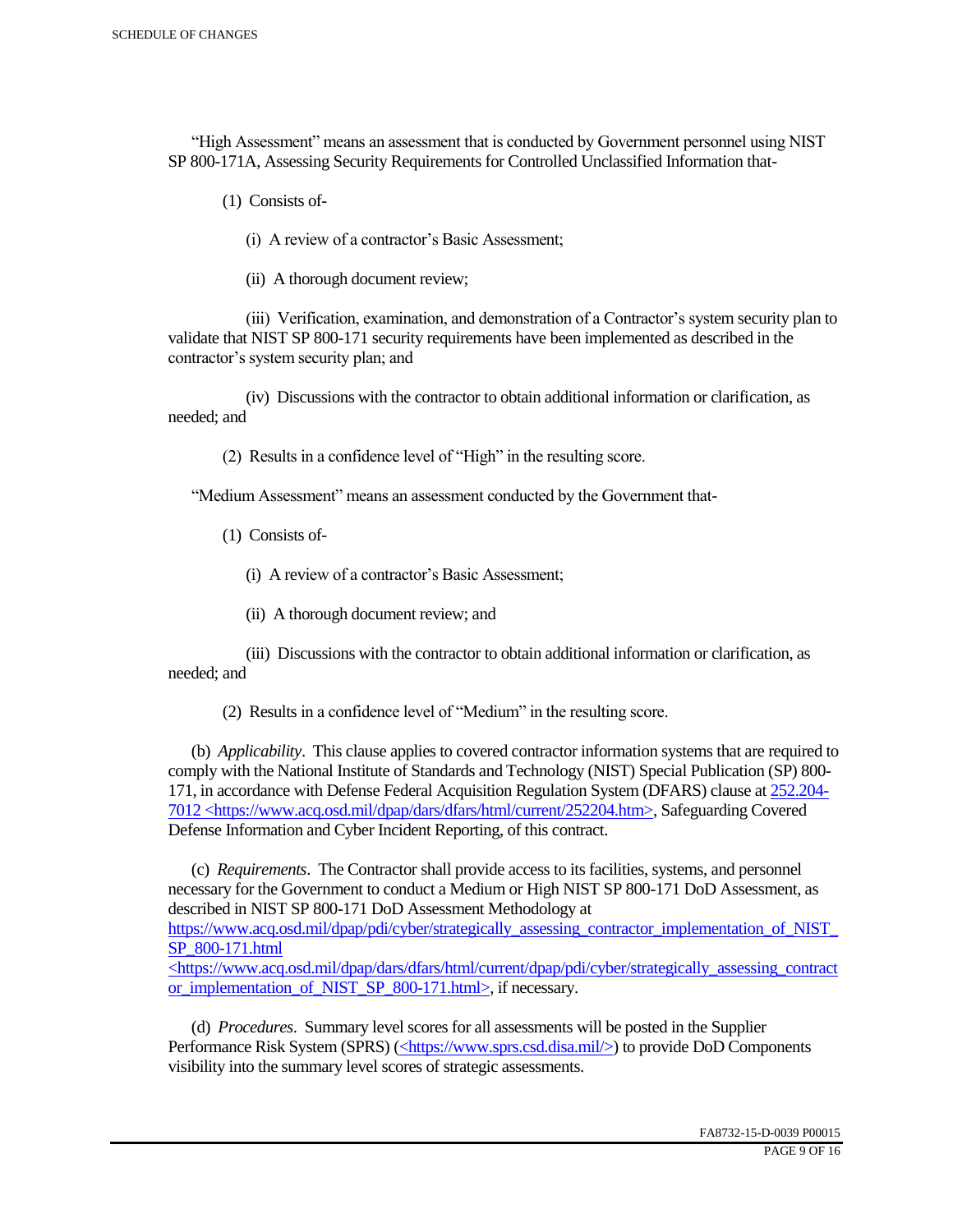(1) *Basic Assessments*. A contractor may submit, via encrypted email, summary level scores of Basic Assessments conducted in accordance with the NIST SP 800-171 DoD Assessment Methodology to webptsmh@navy.mil for posting to SPRS.

(i) The email shall include the following information:

(A) Version of NIST SP 800-171 against which the assessment was conducted.

(B) Organization conducting the assessment (e.g., Contractor self-assessment).

 (C) For each system security plan (security requirement 3.12.4) supporting the performance of a DoD contract-

(*1*) All industry Commercial and Government Entity (CAGE) code(s) associated with the information system(s) addressed by the system security plan; and

(*2*) A brief description of the system security plan architecture, if more than one plan exists.

(D) Date the assessment was completed

requirement).

(E) Summary level score (e.g., 95 out of 110, NOT the individual value for each

 (F) Date that all requirements are expected to be implemented (i.e., a score of 110 is expected to be achieved) based on information gathered from associated plan(s) of action developed in accordance with NIST SP 800-171.

 (ii) If multiple system security plans are addressed in the email described at paragraph (b)(1)(i) of this section, the Contractor shall use the following format for the report:

| <b>System Security CAGE Codes</b> |                               | <b>Brief</b> description | Date of    | <b>Total Score</b> | Date score of |
|-----------------------------------|-------------------------------|--------------------------|------------|--------------------|---------------|
| Plan                              | supported by this of the plan |                          | assessment |                    | $110$ will    |
|                                   | plan                          | architecture             |            |                    | achieved      |
|                                   |                               |                          |            |                    |               |
|                                   |                               |                          |            |                    |               |
|                                   |                               |                          |            |                    |               |

 (1) *Medium and High Assessments*. DoD will post the following Medium and/or High Assessment summary level scores to SPRS for each system security plan assessed:

(i) The standard assessed (e.g., NIST SP 800-171 Rev 1).

 (ii) Organization conducting the assessment, e.g., DCMA, or a specific organization (identified by Department of Defense Activity Address Code (DoDAAC)).

 (iii) All industry CAGE code(s) associated with the information system(s) addressed by the system security plan.

 (iv) A brief description of the system security plan architecture, if more than one system security plan exists.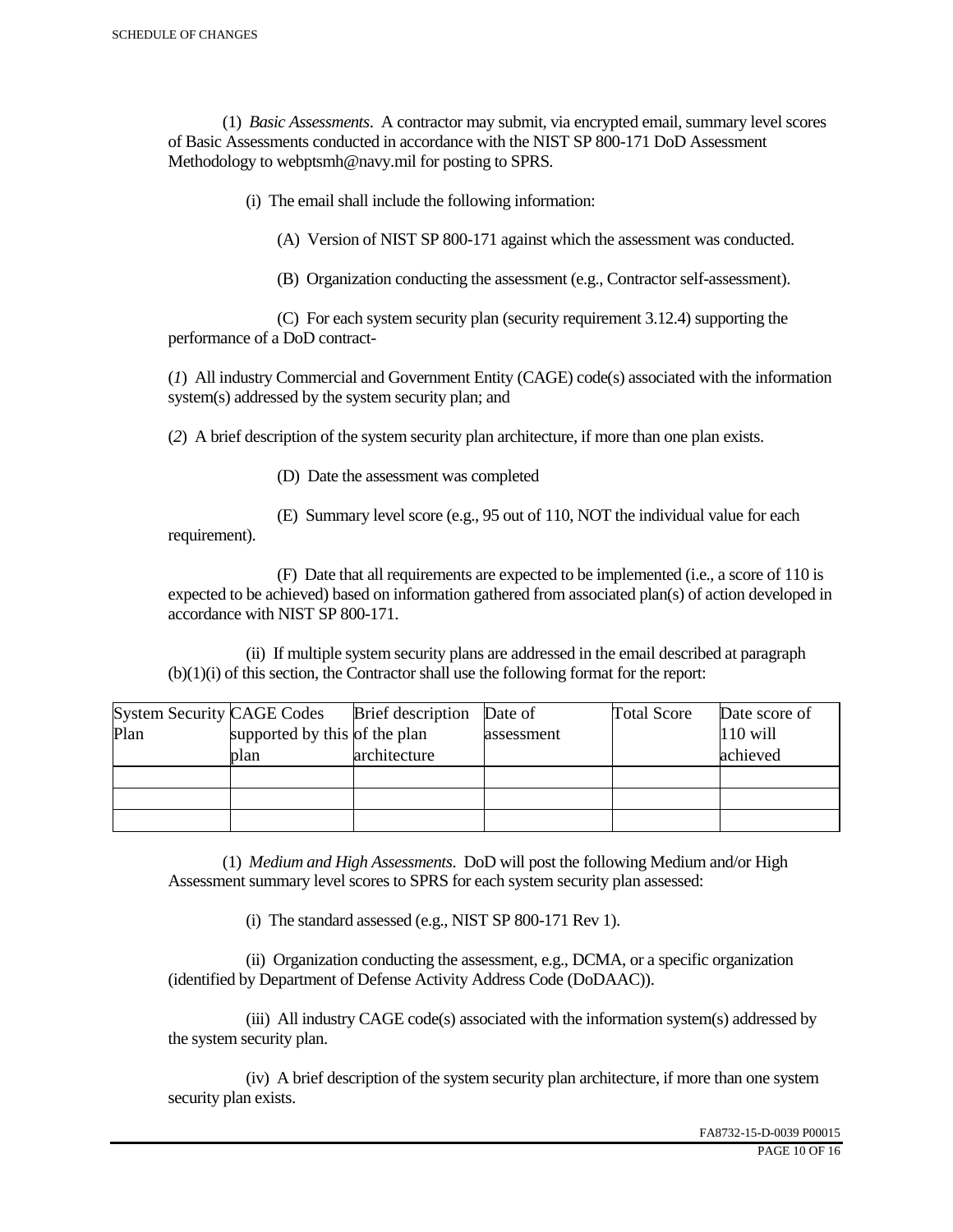(v) Date and level of the assessment, i.e., medium or high.

 (vi) Summary level score (e.g., 105 out of 110, not the individual value assigned for each requirement).

 (vii) Date that all requirements are expected to be implemented (i.e., a score of 110 is expected to be achieved) based on information gathered from associated plan(s) of action developed in accordance with NIST SP 800-171.

(e) *Rebuttals*.

 (1) DoD will provide Medium and High Assessment summary level scores to the Contractor and offer the opportunity for rebuttal and adjudication of assessment summary level scores prior to posting the summary level scores to SPRS (see SPRS User's Guide <https://www.sprs.csd.disa.mil/pdf/SPRS\_Awardee.pdf>).

 (2) Upon completion of each assessment, the contractor has 14 business days to provide additional information to demonstrate that they meet any security requirements not observed by the assessment team or to rebut the findings that may be of question.

# (f) *Accessibility*.

 (1) Assessment summary level scores posted in SPRS are available to DoD personnel, and are protected, in accordance with the standards set forth in DoD Instruction 5000.79, Defense-wide Sharing and Use of Supplier and Product Performance Information (PI).

 (2) Authorized representatives of the Contractor for which the assessment was conducted may access SPRS to view their own summary level scores, in accordance with the SPRS Software User's Guide for Awardees/Contractors available at <https://www.sprs.csd.disa.mil/pdf/SPRS\_Awardee.pdf>.

 (3) A High NIST SP 800-171 DoD Assessment may result in documentation in addition to that listed in this clause. DoD will retain and protect any such documentation as "Controlled Unclassified Information (CUI)" and intended for internal DoD use only. The information will be protected against unauthorized use and release, including through the exercise of applicable exemptions under the Freedom of Information Act (e.g., Exemption 4 covers trade secrets and commercial or financial information obtained from a contractor that is privileged or confidential).

# (g) *Subcontracts*.

(1) The Contractor shall insert the substance of this clause, including this paragraph  $(g)$ , in all subcontracts and other contractual instruments, including subcontracts for the acquisition of commercial items (excluding COTS items).

 (2) The Contractor shall not award a subcontract or other contractual instrument, that is subject to the implementation of NIST SP 800-171 security requirements, in accordance with DFARS clause 252.204-7012 of this contract, unless the subcontractor has completed, within the last 3 years, at least a Basic NIST SP 800-171 DoD Assessment, as described in

 $\langle$ https://www.acq.osd.mil/dpap/pdi/cyber/strategically\_assessing\_contractor\_implementation\_of\_NIST SP\_800-171.html>, for all covered contractor information systems relevant to its offer that are not part of an information technology service or system operated on behalf of the Government.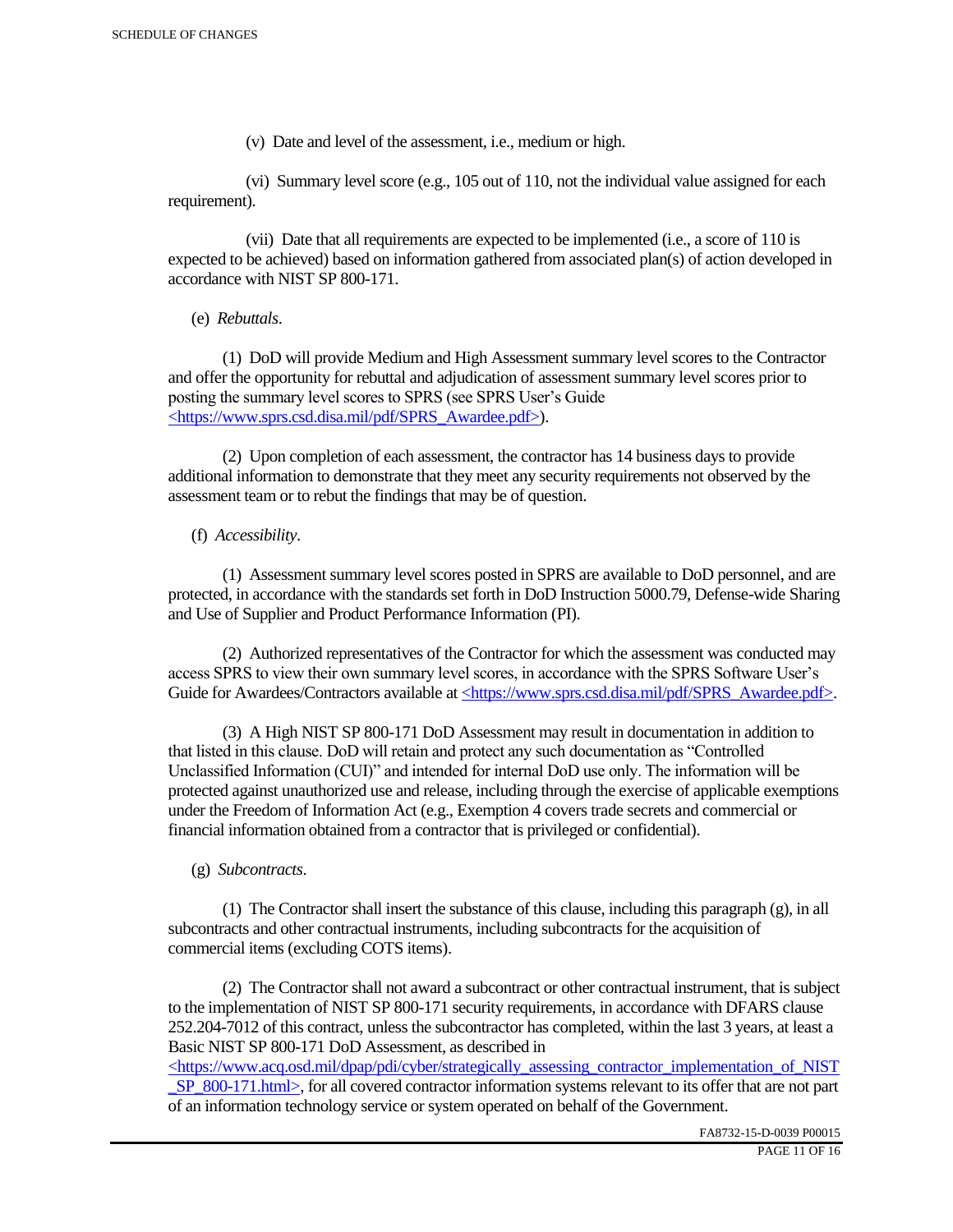(3) If a subcontractor does not have summary level scores of a current NIST SP 800-171 DoD Assessment (i.e., not more than 3 years old unless a lesser time is specified in the solicitation) posted in SPRS, the subcontractor may conduct and submit a Basic Assessment, in accordance with the NIST SP 800-171 DoD Assessment Methodology, to webptsmh@navy.mil <mailto:webptsmh@navy.mil> for posting to SPRS along with the information required by paragraph (d) of this clause.

#### (End of clause)

All other terms and conditions remain unchanged.

|             |                      | Jt۱        | Unit Price        |
|-------------|----------------------|------------|-------------------|
| <b>ITEM</b> | SUPPLIES OR SERVICES | Purch Unit | Total Item Amount |

#### **For OPTION PERIOD 4**

| 4100 | <b>CLIN Establish</b><br>Noun:<br>PSC:<br>Contract type:<br>Start Date:<br><b>Completion Date:</b><br>Descriptive Data: | NETWORK CENTRIC SOLUTIONS<br>D316<br>J - FIRM FIXED PRICE<br>ASREQ<br>ASREQ                                                                                                                 |
|------|-------------------------------------------------------------------------------------------------------------------------|---------------------------------------------------------------------------------------------------------------------------------------------------------------------------------------------|
|      |                                                                                                                         | A. The contractor shall provide a wide range of solutions to complete the requirements IAW the<br>PWS of the basic contract (Section J, Atch 1) and as cited in each individual task order. |
|      | cost reimbursable basis.                                                                                                | B. The Products proposed to make up these solutions shall be priced under CLIN 4600 on a                                                                                                    |
|      |                                                                                                                         | C. ODCs and travel shall be priced separately under CLIN(s) 4600 and 4700.                                                                                                                  |

D. Contract type shall be Firm-Fixed Price (FFP), Fixed-Price Incentive (Firm Target/Successive Target) or Fixed Price Award Fee (FPAF).

> Incentive: To be proposed Award Fee: To be proposed

- E. Ordering Period: Effective date of option period through one (1) year.
- F. Period of Performance: To be cited in each individual task order.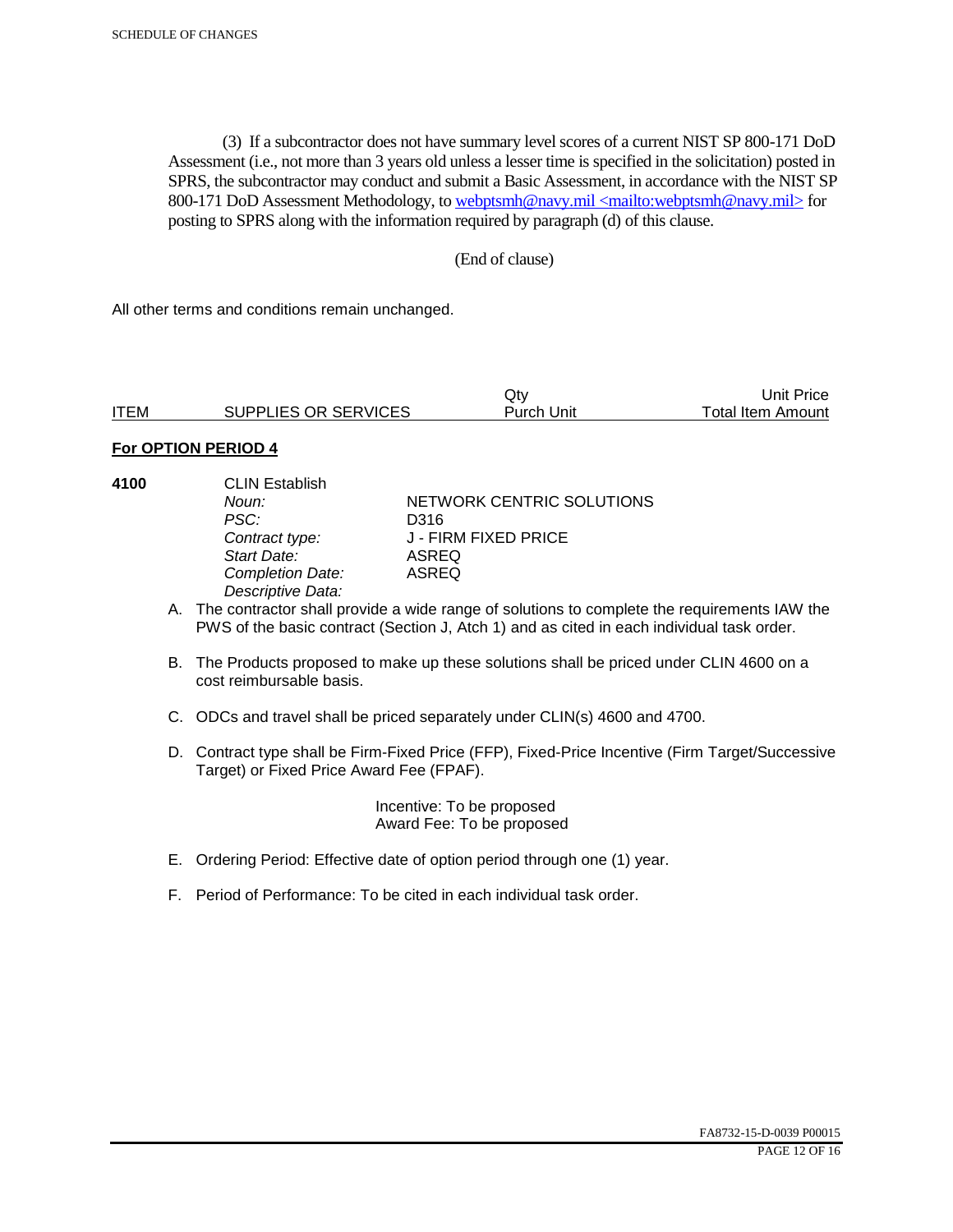|             |                      | Qtv        | Unit Price        |
|-------------|----------------------|------------|-------------------|
| <b>ITEM</b> | SUPPLIES OR SERVICES | Purch Unit | Total Item Amount |

| 4200 | <b>CLIN Establish</b> |                           |  |
|------|-----------------------|---------------------------|--|
|      | Noun:                 | NETWORK CENTRIC SOLUTIONS |  |
|      | PSC:                  | D316                      |  |
|      | Contract type:        | J - FIRM FIXED PRICE      |  |
|      | Start Date:           | ASREQ                     |  |
|      | Completion Date:      | ASREQ                     |  |
|      | Descriptive Data:     |                           |  |
|      |                       |                           |  |

- A. The contractor shall provide a wide range of solutions to complete the requirements IAW the PWS of the basic contract (Section J, Atch 1) and as cited in each individual task order.
- B. The Products proposed to make up these solutions shall be priced under CLIN 4600 on a cost reimbursable basis.
- C. ODCs and travel shall be priced separately under CLIN(s) 4600 and 4700.
- D. Contract type shall be Cost-Plus Fixed Fee (CPFF), Cost-Plus-Incentive Fee (CPIF), or Cost-Plus Award Fee (CPAF.)

Fixed-Fee: To be proposed Incentive Fee: To be proposed Award Fee: To be proposed

- E. Ordering Period: Effective date of option period through one (1) year.
- F. Period of Performance: To be cited in each individual task order.

#### **For OPTION PERIOD 4**

**4300** CLIN Establish

*PSC:* D316 *Start Date:* ASREQ *Completion Date:* ASREQ *Descriptive Data:* 

**Noun: NETWORK CENTRIC SERVICES** *Contract type:* J - FIRM FIXED PRICE

- A. The contractor shall provide labor hours IAW the PWS (Section J, Atch 1) of the basic contract and as cited in each individual task order. The contractor shall provide labor categories and rates IAW Section J, Atch 5, and as cited in each individual task order.
- B. Contract type shall be Labor Hour.
- C. ODCs and travel shall be priced separately under CLIN(s) 4600 and 4700.
- D. Ordering Period: Effective date of option period through one (1) year.
- E. Period of Performance: To be cited in each individual task order.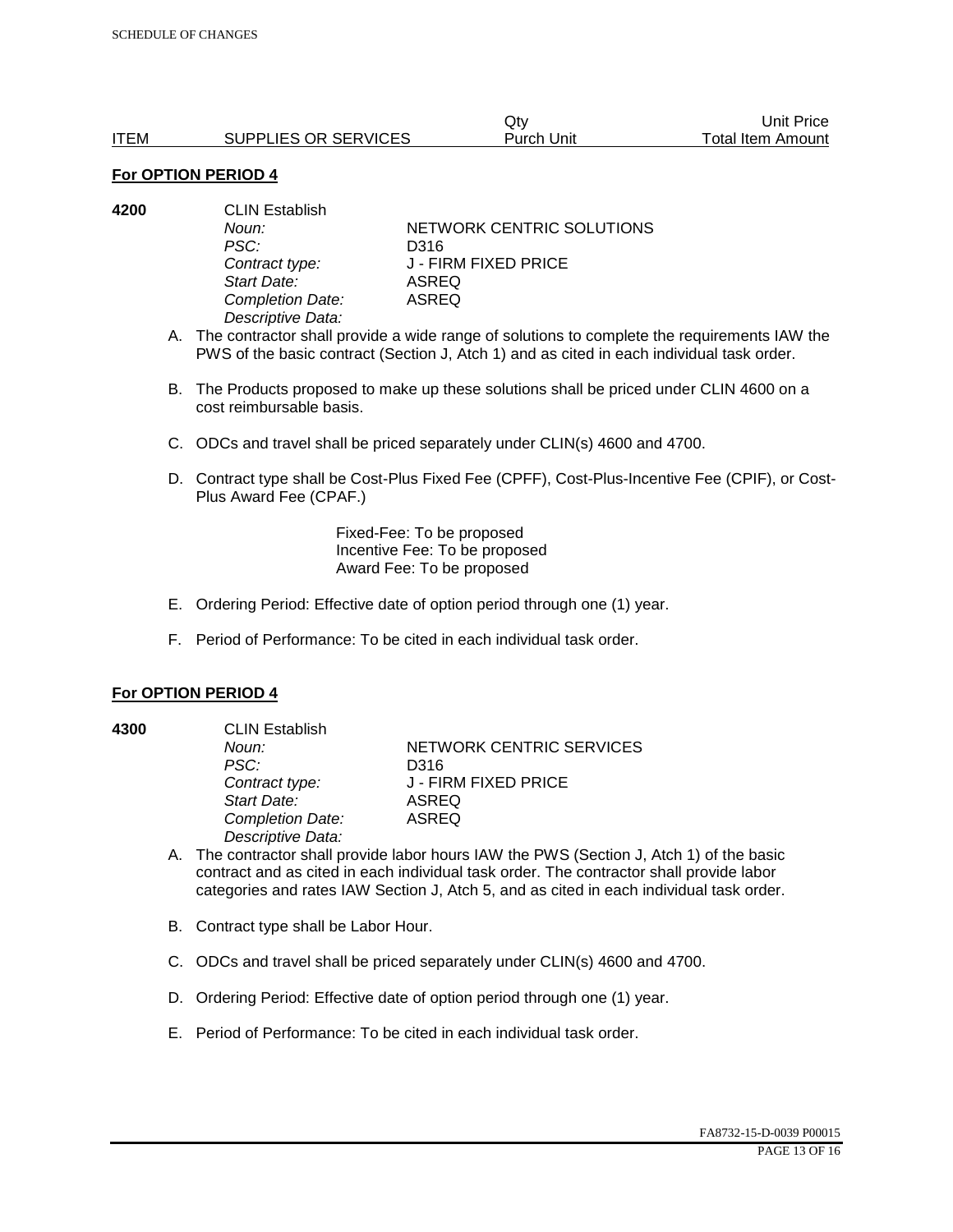|      |                      | Qtv        | Unit Price        |
|------|----------------------|------------|-------------------|
| ITEM | SUPPLIES OR SERVICES | Purch Unit | Total Item Amount |

**4400** CLIN Establish *Noun:* DATA *PSC:* D316 *NSN:* N - Not Applicable *DD1423 is Exhibit:* A *Contract type:* J - FIRM FIXED PRICE *Inspection:* DESTINATION *Acceptance:* DESTINATION *FOB:* DESTINATION *Descriptive Data:* 

- A. The contractor shall deliver data in accordance with and as specified in Section J, Exhibit A (Contract Data Requirements List (CDRL)) and as specified in individual task orders.
- B. This CLIN is Not Separately Priced (NSP). Price is included in CLIN 4100, CLIN 4200, and CLIN 4300.
- C. Ordering Period: Effective date of option period through one (1) year.
- D. Period of Performance: To be cited in each individual task order.

#### **For OPTION PERIOD 4**

| 4500 | <b>CLIN Establish</b> |                      |  |
|------|-----------------------|----------------------|--|
|      | Noun:                 | <b>WARRANTY</b>      |  |
|      | PSC:                  | D316                 |  |
|      | Contract type:        | J - FIRM FIXED PRICE |  |
|      | Start Date:           | <b>ASREQ</b>         |  |
|      | Completion Date:      | <b>ASREQ</b>         |  |
|      | Descriptive Data:     |                      |  |

- A. The contractor shall provide a warranty, in lieu of or in addition to the standard warranty, IAW each individual task order and the basic contract on an as-required basis. Warranty options include: System Warranties, Workmanship and Construction Warranties, and/or extended product warranties.
- B. Contract type shall be Firm Fixed Price (FFP).
- C. Ordering Period: Effective date of option period through one (1) year.
- D. Period of Performance: To be cited in each individual task order.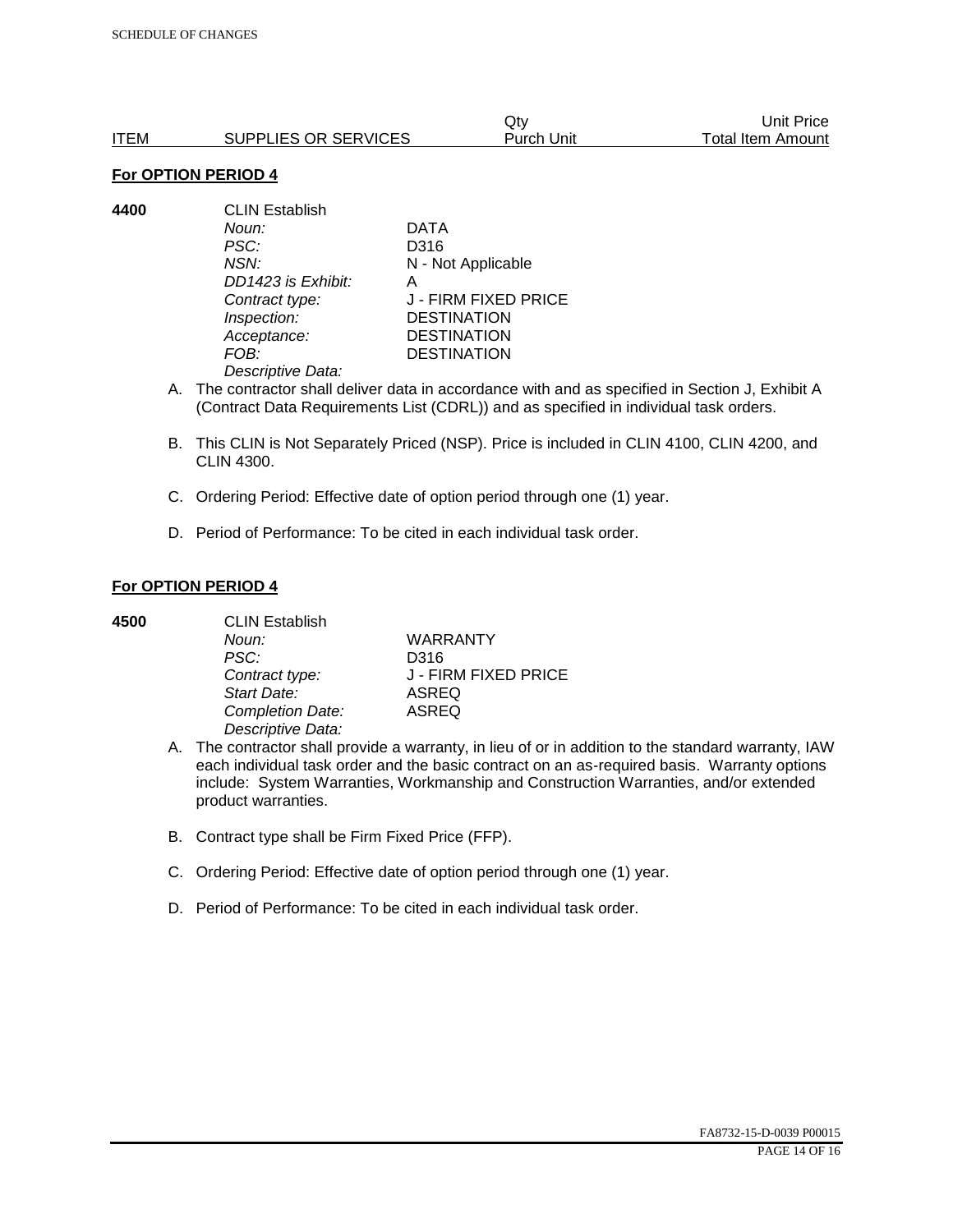**4600** CLIN Establish *PSC:* D316 **Contract type:** *Inspection:* DESTINATION<br> *Acceptance:* DESTINATION *Acceptance:* DESTINATION<br>FOB: DESTINATION

*Noun:* **CONTACT OTHER DIRECT COSTS** *NSN:* **N** - Not Applicable<br>
Contract type: S - COST **DESTINATION** 

#### *Descriptive Data:*

A. The contractor shall provide other direct costs as specified in each task order and the basic contract.

(1) No profit shall be paid on purchases made under this CLIN; however, DCAA approved burden rates are authorized.

(2) ODCs must be purchased in accordance with the Contractor's approved purchasing system, as applicable.

(3) The products proposed to make up the solutions in CLINs 4100 and 4200 shall be purchased in-accordance-with Section J, Attachment 1, paragraph 3.5.1 of the Performance Work Statement (PWS) of this contract.

B. The contractor will provide ODCs on a cost reimbursable basis only.

C. Ordering Period: Effective date of option period through one (1) year.

D. Period of Performance: To be cited in each individual task order.